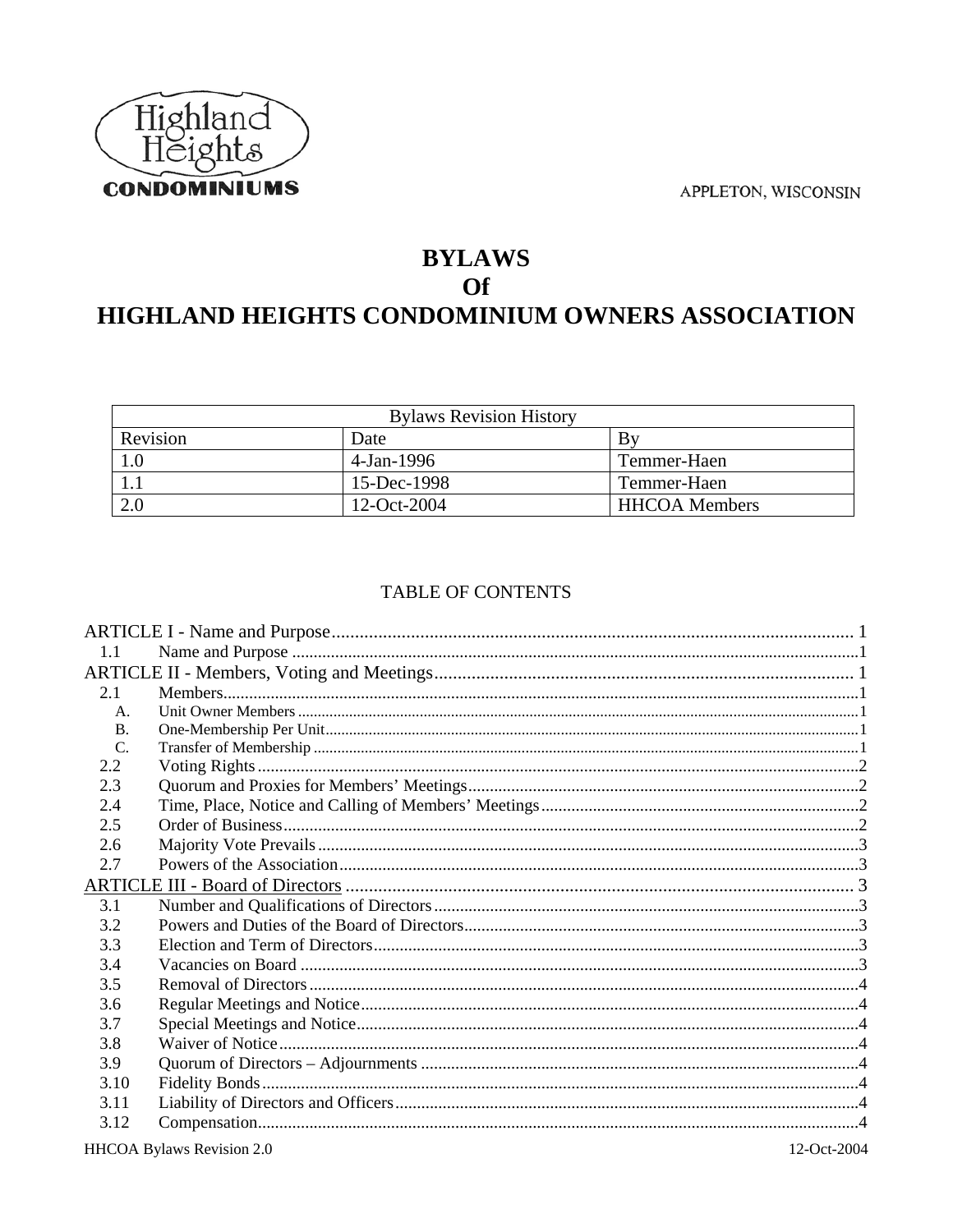| 4.1            |  |  |  |
|----------------|--|--|--|
| 4.2            |  |  |  |
| 4.3            |  |  |  |
| 4.4            |  |  |  |
| 4.5            |  |  |  |
| 4.6            |  |  |  |
|                |  |  |  |
| 5.1            |  |  |  |
| 5.2            |  |  |  |
| 5.3            |  |  |  |
| 5.4            |  |  |  |
|                |  |  |  |
| 6.1            |  |  |  |
| A.             |  |  |  |
| <b>B.</b>      |  |  |  |
| C.             |  |  |  |
| D.             |  |  |  |
| Ε.             |  |  |  |
| $F_{\cdot}$    |  |  |  |
| G.             |  |  |  |
| Н.             |  |  |  |
| L.             |  |  |  |
| J <sub>r</sub> |  |  |  |
| $K_{\cdot}$    |  |  |  |
| 6.2            |  |  |  |
| 6.3            |  |  |  |
|                |  |  |  |
| 7.1            |  |  |  |
|                |  |  |  |
| 8.1            |  |  |  |
| 8.2            |  |  |  |
| 8.3            |  |  |  |
| 8.4            |  |  |  |
| 8.5            |  |  |  |
| 8.6            |  |  |  |
| 8.7            |  |  |  |
| 8.8            |  |  |  |
| 8.9            |  |  |  |
| 8.10           |  |  |  |
| 8.11           |  |  |  |
| 8.12           |  |  |  |
|                |  |  |  |
| 9.1            |  |  |  |
| 9.2            |  |  |  |
| 9.3            |  |  |  |
| 9.4            |  |  |  |
|                |  |  |  |
| 10.1           |  |  |  |
|                |  |  |  |
| 11.1           |  |  |  |
|                |  |  |  |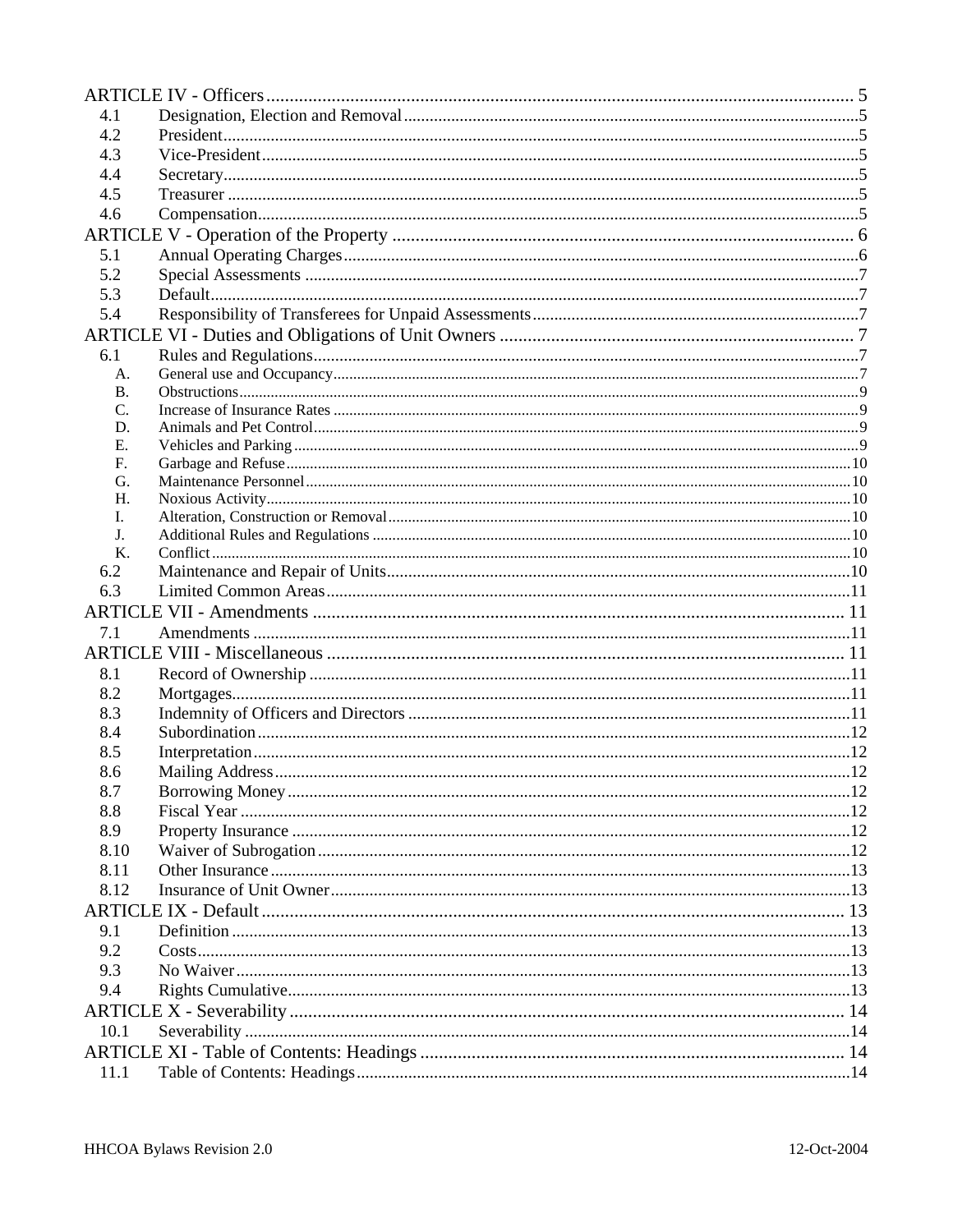#### BYLAWS

#### Of

#### <span id="page-2-0"></span>HIGHLAND HEIGHTS CONDOMINIUM OWNERS ASSOCIATION

### ARTICLE I Name and Purpose

1.1 Name and Purpose. Pursuant to the "Declaration of Condominium of Highland Heights Condominiums" recorded in the Office of the Register of Deeds for Outagamie County, Wisconsin (hereinafter called "Declaration"), the following are adopted as the Bylaws of Highland Heights Condominium Owners Association ("Association") which is an unincorporated non-profit association formed to serve as an association of unit owners who own real estate and improvements under the Condominium form of use and ownership, as provided in the "Condominium Ownership Act" under the laws of the State of Wisconsin and subject to terms and conditions of the Declaration.

These Bylaws and the Rules adopted in accordance herewith shall be deemed covenants running with the land and shall be binding on the unit owners, their heirs, administrators, Executors, successors and assigns, tenants and guests.

### ARTICLE II Members, Voting and Meetings

- 2.1 Members. This Association shall have one class of members and the rights and qualifications of the members are as follows:
	- A. Unit Owner Members. Every unit owner upon acquiring title to a unit, under the terms of the Declaration, shall automatically become a member of the Association and shall remain a member thereof until such time as ownership of such unit ceases for any reason, at which time membership in the Association shall automatically cease. In the event of a lease of a unit, the lessee shall be deemed the owner only to the extent provided in the lease filed with the Board of Directors of the Association.
	- B. One Membership Per Unit. If title to a unit is held by more than one person, the membership related to that unit shall be shared by such owners in the same proportionate interests and by the same type of tenancy in which the title to the unit is held. A unit owner shall be entitled to one membership for each unit owned. Voting rights may not be split and shared membership interests must be voted pursuant to the terms of paragraphs 2 and 3 hereof.
	- C. Transfer of Membership. Each such membership shall be appurtenant to the unit upon which it is based and shall be transferred automatically upon conveyance of that unit. Membership in the Association may not be transferred, except in connection with the transfer of a unit. Upon transfer of a unit, the Association shall, as soon as possible thereafter, be given notice of such transfer, including the name of the new owner, identification of unit, date of transfer, and any other information about the transfer which the Association may deem pertinent.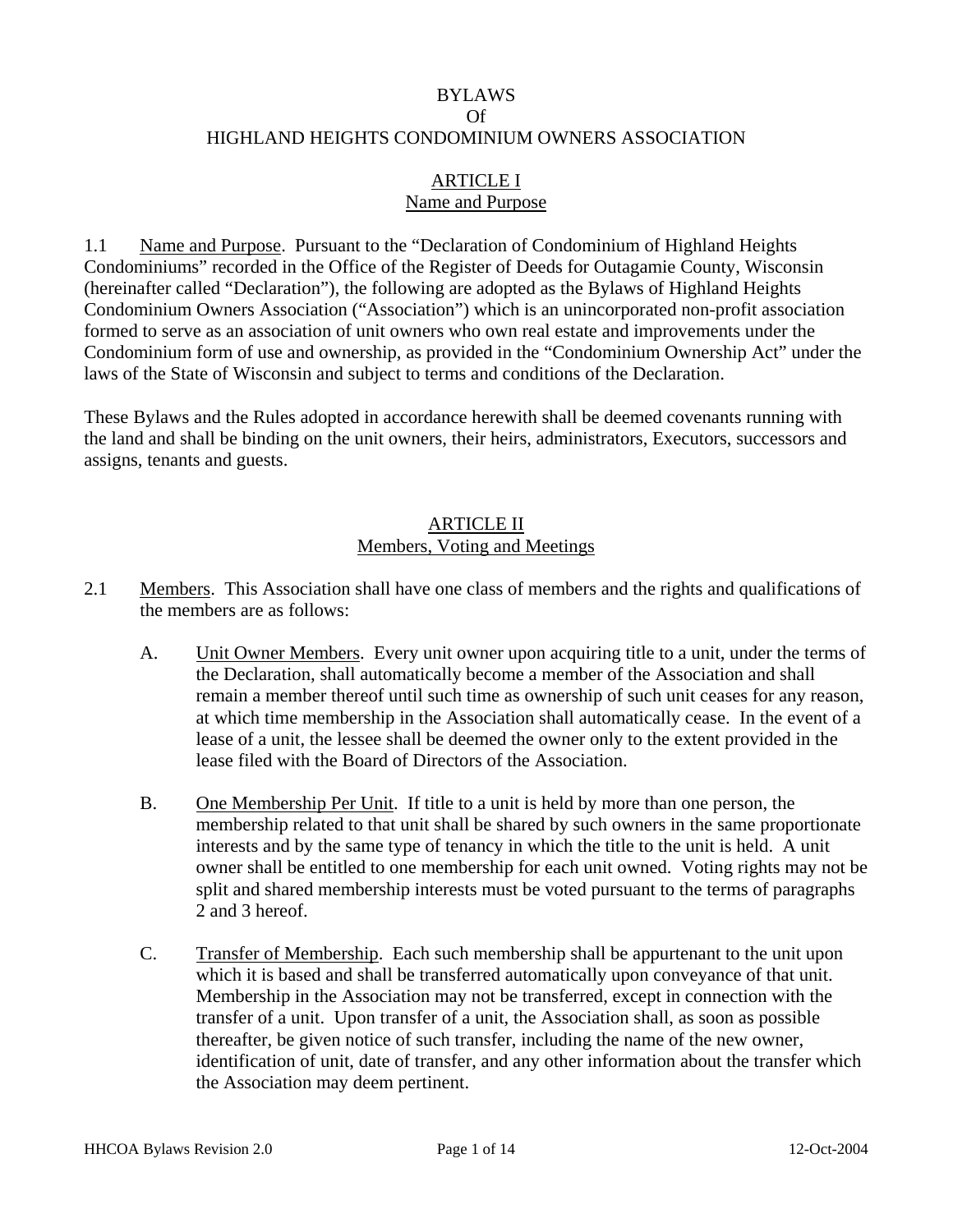- <span id="page-3-0"></span>2.2 Voting Rights. Each unit shall be entitled to one vote as provided in the Condominium Declaration. Directors of the Association shall be elected by the members at their annual meeting as hereinafter provided. At meetings of the Association, each unit owner is entitled to cast one vote appurtenant to his or her unit. If only one of the multiple owners of a unit is present at a meeting of the Association, the owner present is entitled to cast the vote allocated to that unit. If more than one of the multiple owners is present, the vote allocated to that unit may not be cast proportionally among the owners and unanimous agreement is conclusively presumed if any one of them purports to cast the vote allocated to that unit without protest being made promptly by any of the other owners to the person presiding over the meeting. No unit owner may vote if the Association has recorded a Statement of Condominium Lien on the said unit owner's unit and the amount necessary to release the lien has not been paid at the time of the meeting.
- 2.3 Quorum and Proxies for Members' Meetings. A quorum for members' meetings shall consist of a majority of votes entitled to vote. Votes may be cast in person or by proxy. Proxies shall be valid only for a maximum period of 180 days following its issuance, unless granted to a mortgagee or lessee, and must be filed with the Secretary before the appointed time of the meeting. If any meeting of members cannot be organized because a quorum is not present, a majority of the members who are present, either in person or by proxy, may adjourn the meeting from time to time until a quorum is present without further notice. At such adjourned meeting at which a quorum shall be present or represented any business may be transacted which might have been transacted at the meeting as originally notified.
- 2.4 Time, Place, Notice and Calling of Members' Meetings. Written notice of all meetings stating the time and place and the purposes for which the meeting is called shall be given by the President or Secretary, unless waived in writing, to each member at their address as it appears on the books of the Association and shall be mailed, or personally delivered not less than ten (10) days prior to the date of the meeting. Notice of meeting may be waived before or after meetings. Meetings shall be held at such time and place as may be designated by the Board of Directors. The annual meeting shall be held within the first half of October prior to the fifteenth for the purpose of electing directors and of transacting any other business authorized to be transacted by the members. Special meetings of the members shall be held whenever called by the President or any two members of the Board of Directors and must be called by such officers upon receipt of a written request signed by members with one-third or more of all votes entitled to be cast.
- 2.5 Order of Business. The order of business at the annual meeting, and as far as practical at all other meetings of the members, shall be
	- A. Call to order by the President
	- B. Calling of the roll and certifying of proxies
	- C. Proof of notice of meeting or waiver of notice
	- D. Approval of previous minutes
	- E. Reports of officers
	- F. Reports of committees
	- G. Election of inspectors of election
	- H. Election of directors (if necessary)
	- I. Unfinished business
	- J. New business
	- K. Adjournment

HHCOA Bylaws Revision 2.0 Page 2 of 14 12-Oct-2004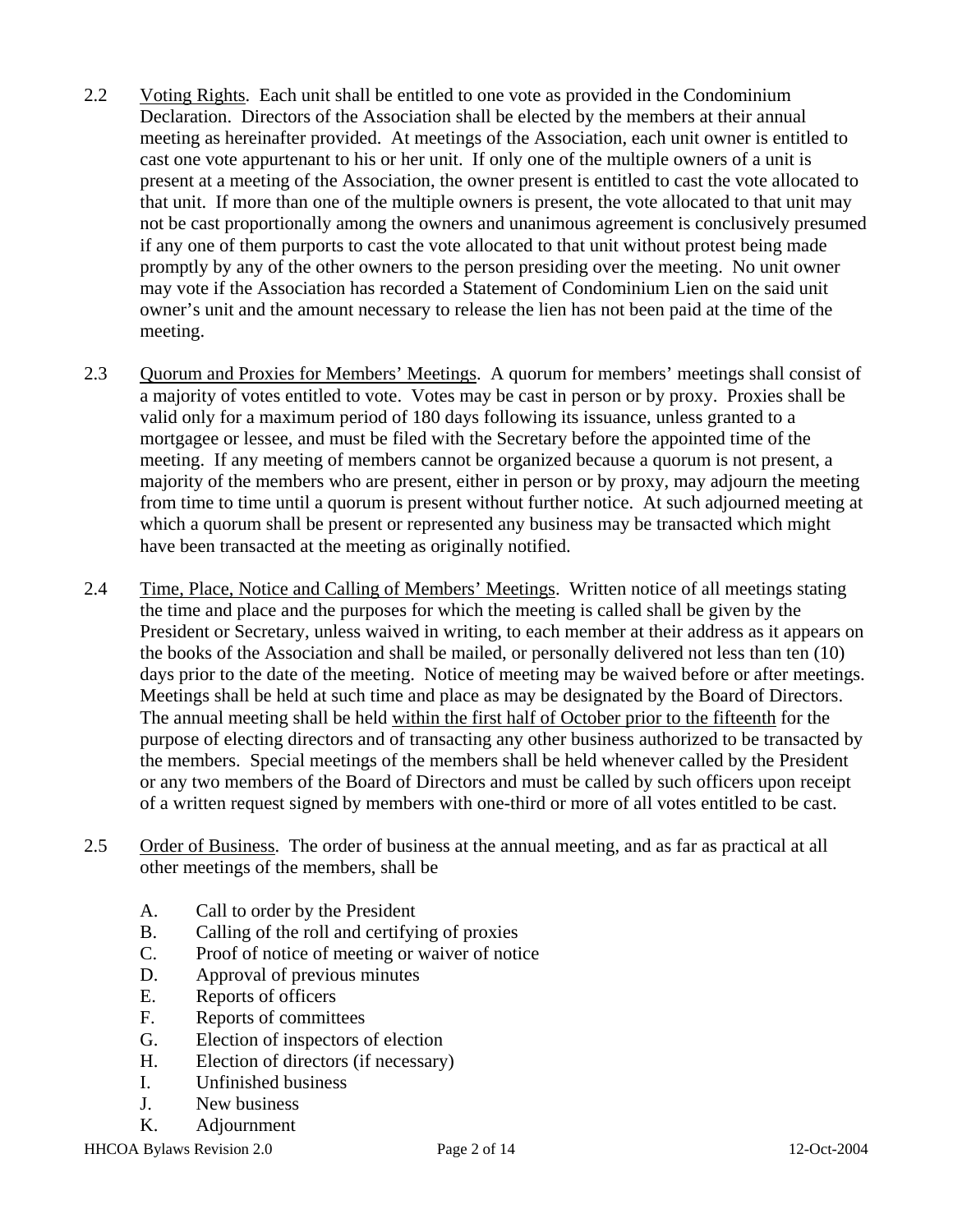- <span id="page-4-0"></span>2.6 Majority Vote Prevails. Decisions of the Association shall be made on a majority of votes of the unit owners present and voting.
- 2.7 Powers of the Association. The Association has the power to:
	- A. Adopt budgets for revenues, expenditures and reserves and levy and collect Assessments for common expenses from unit owners
	- B. Employ and dismiss employees and agents
	- C. Sue on behalf of all unit owners
	- D. Exercise any other power conferred by the condominium instruments or Bylaws
	- E. Make contracts and incur liabilities; including contracts with other condominium association(s) or other entities so as to provide and/or furnish amenities for the benefit of the members and to pay for the cost of same
	- F. Regulate and impose charges for the use of common elements
	- G. Cause additional improvements to be made as a part of the common elements
	- H. Acquire, hold, encumber and convey any right, title or interest in and to real property
	- I. Grant easements through or over the common elements
	- J. Receive any income derived from payments, fees or charges for the use, rental or operation of the common elements
	- K. Grant or withhold approval of any action by a unit owner or other person which would change the exterior appearance of the unit or of any other portion of the Condominium

## ARTICLE III

#### Board of Directors

- 3.1 Number and Qualifications of Directors. The Board of Directors initially shall consist of three (3) persons and thereafter shall consist of not less than three (3) nor more than seven (7) as is determined from time to time by majority vote at an annual or special meeting. All Directors shall be Unit Owners occupying an association unit as their primary residence. Additionally only one family or unit member may serve on the Board of Directors at the same time.
- 3.2 Powers and Duties of the Board of Directors. The affairs of the Association shall be governed by the Board of Directors. All powers and duties as shall be necessary for the administration of the affairs of the Association shall be exercised by the Board of Directors. Such powers and duties shall be exercised in accordance with the provisions of the Declaration and the provisions of the Condominium Ownership Act, including the power to engage the services of a manager or managing agent.
- 3.3 Election and Term of Directors. The terms of at least one-third of the directors shall expire annually or until their successors are duly elected and qualified, or until any of said directors shall have been removed in the manner provided hereinafter. At the annual meeting of the Association, the members shall elect at least two (2) directors to 3-year terms. Directors are limited to two consecutive 3-year terms followed by at least one year off the Board.
- 3.4 Vacancies on Board. Vacancies on the Board of Directors caused by any reason other than removal of a director by a vote of the members shall be filled by a vote of the majority of the remaining directors, even though they may constitute less than a quorum, and each person so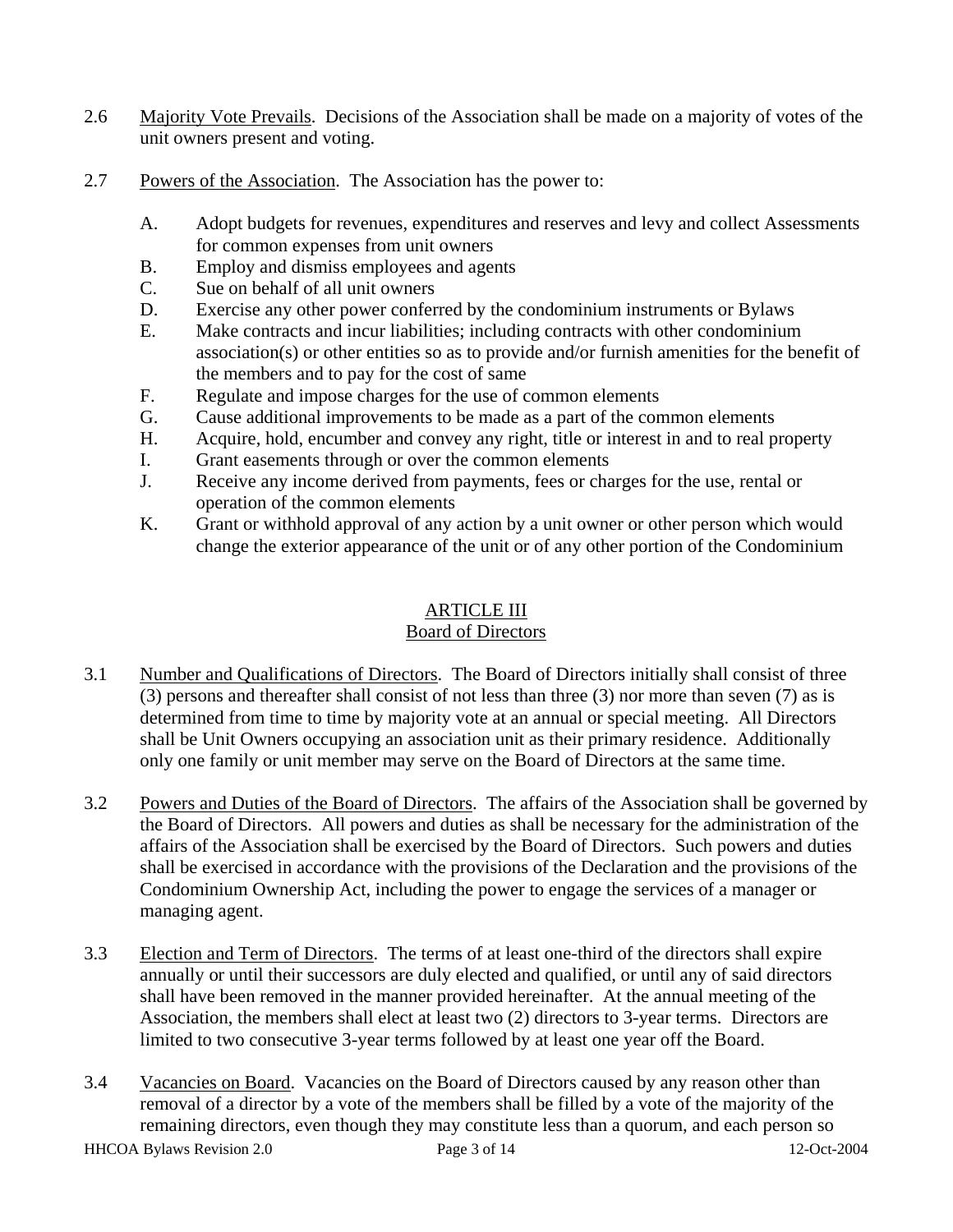<span id="page-5-0"></span>elected shall be a director until a successor is elected at the next annual or special meeting of the members.

- 3.5 Removal of Directors. At any regular or special meeting duly called, any one or more of the directors may be removed with or without cause by a majority of the votes of the members entitled to be cast and a successor may then and there be elected to fill the vacancy thus created.
- 3.6 Regular Meetings and Notice. A regular annual meeting of the Board of Directors shall be held immediately after, and at the same place as, the annual meeting of the members. Notice of the regular annual meeting of the Board of Directors shall not be required.
- 3.7 Special Meetings and Notice. Special meetings of the Board of Directors may be called by the President or two (2) directors on two (2) days prior written notice to each director, given personally or by mail, which notice shall state the time, place and purpose of the meeting.
- 3.8 Waiver of Notice. Before, at, or after any meeting of the Board of Directors, any director may, in writing, waive notice of such meeting and such waiver shall be deemed equivalent to the giving of such notice. Attendance by a director at any meeting of the Board shall be waiver of notice by him of the time and place thereof. If all of the directors are present at any meeting of the Board, no notice shall be required and any business may be transacted at such meeting.
- 3.9 Quorum of Directors Adjournments. At all meetings of the Board of Directors, a majority of the directors shall constitute a quorum for the transaction of business, and the acts of the majority of the directors present at a meeting at which a quorum is present shall be the acts of the Board of Directors. If, at any meeting of the Board of Directors, there shall be less than a quorum present, a majority of those present may adjourn the meeting from time to time without further notice. At any such adjourned meeting at which a quorum is present, any business which might have been transacted at the meeting as originally called may be transacted.
- 3.10 Fidelity Bonds. The Board of Directors may require that some or all officers and/or employees of the Association handling or responsible for the Association's funds shall furnish adequate fidelity bonds. The premiums on any such bonds shall be paid for by the Association.
- 3.11 Liability of Directors and Officers. No person shall be liable to the Association for any loss or damage suffered by it on account of any action taken or omitted to be taken by him as a director or officer of the Association, if such person (a) exercised and used the same degree of care and skill as a prudent man would have exercised or used under the circumstances in the conduct of his own affairs, or (b) took, or omitted to take such action in reliance upon advice of counsel for the Association or upon statements made or information furnished by officers or employees of the Association which he had reasonable grounds to believe to be true. The foregoing shall not be exclusive or other rights and defenses to which he may be entitled as a matter of law.
- 3.12 Compensation. No compensation shall be paid to directors for their services as directors.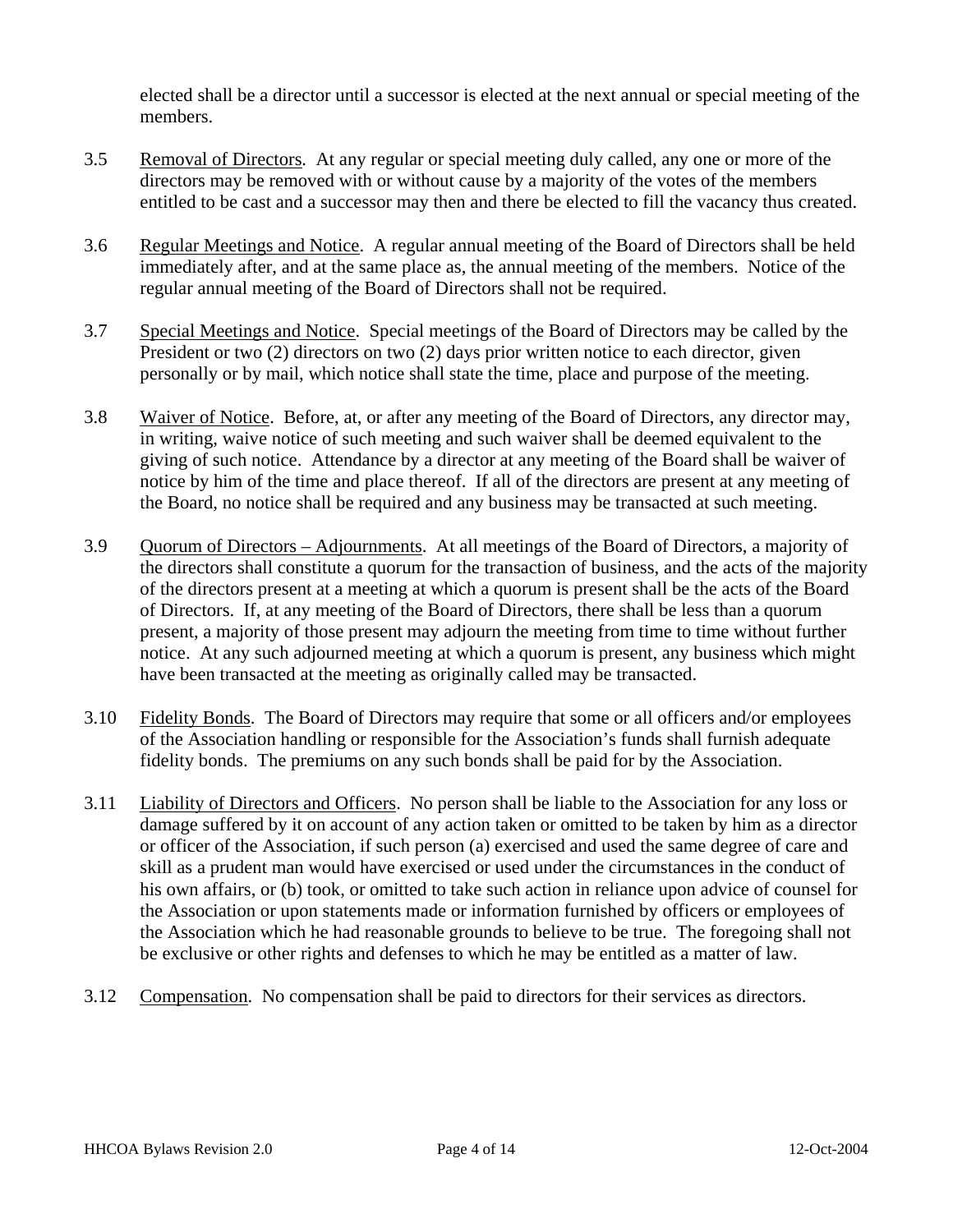## ARTICLE IV **Officers**

- <span id="page-6-0"></span>4.1 Designation, Election and Removal. The principal officers of the Association shall be a President, Vice-President, Secretary and Treasurer to be elected annually by the Board of Directors. Upon the affirmative vote of a majority of the members of the Board of Directors, any officer may be removed, either with or without cause, and his successor shall be elected at the regular meeting of the Board of Directors, or at any special meeting called for that purpose.
- 4.2 President. The President shall be selected from among the members of the Board of Directors and shall be the chief executive officer of the Association. He shall preside at all meetings of the Association and of the Board of Directors. He shall have all the general powers and duties which are usually vested in the office of President including, but not limited to, the power to sign, together with any other officer designated by the Board, any contracts, checks, drafts, or other instruments on behalf of the Association in accordance with the provisions herein.
- 4.3 Vice-President. The Vice-President shall take the place of the President and perform his duties whenever the President shall be absent or unable to act. If neither the President nor the Vice-President is able to act, the Board of Directors shall appoint some other member of the Board to do so on an interim basis. The Vice-President shall also perform such other duties as shall from time to time be imposed upon him by the Board of Directors.
- 4.4 Secretary. The Secretary shall have responsibility for keeping the minutes of all meetings of the Board of Directors and of the Association and shall have charge of the Association's books and records, and shall, in general, perform all the duties incident to the office of Secretary; including counting votes at meetings of the Association. If the Secretary is absent, the Board shall designate an acting Secretary to have all the responsibility and duties of the Secretary.

When a unit is placed for resale, the Secretary, or Board of Director designee(s), of the Association shall contact the respective Owner/Realtor to determine that said Owner/Realtor has a loaner copy of the Bylaws and Rules for review by prospective buyers. The Secretary shall provide new unit owners with a current copy of the Bylaws and Rules.

4.5 Treasurer. The Treasurer shall have responsibility for Association funds and shall be responsible for keeping full and accurate accounts of all receipts and disbursements and financial records and books of account belonging to the Association. He shall be responsible for the deposit of all monies and all valuable effects in the name, and to the credit, of the Association in such depositories as may from time to time be designated by the Board of Directors. The Treasurer shall also be responsible for the billing and collection of all common charges and assessments made by the Association. If the Treasurer is absent, the Board shall designate an acting Treasurer to have all the responsibility and duties of the Treasurer.

The Treasurer, or Board of Director designee(s), shall prepare quarterly financial reports and make those reports available to the owners.

4.6 Compensation. No compensation shall be paid to an officer for services as an officer, except as may be authorized by a vote of the membership after the sale of over 75% of the units.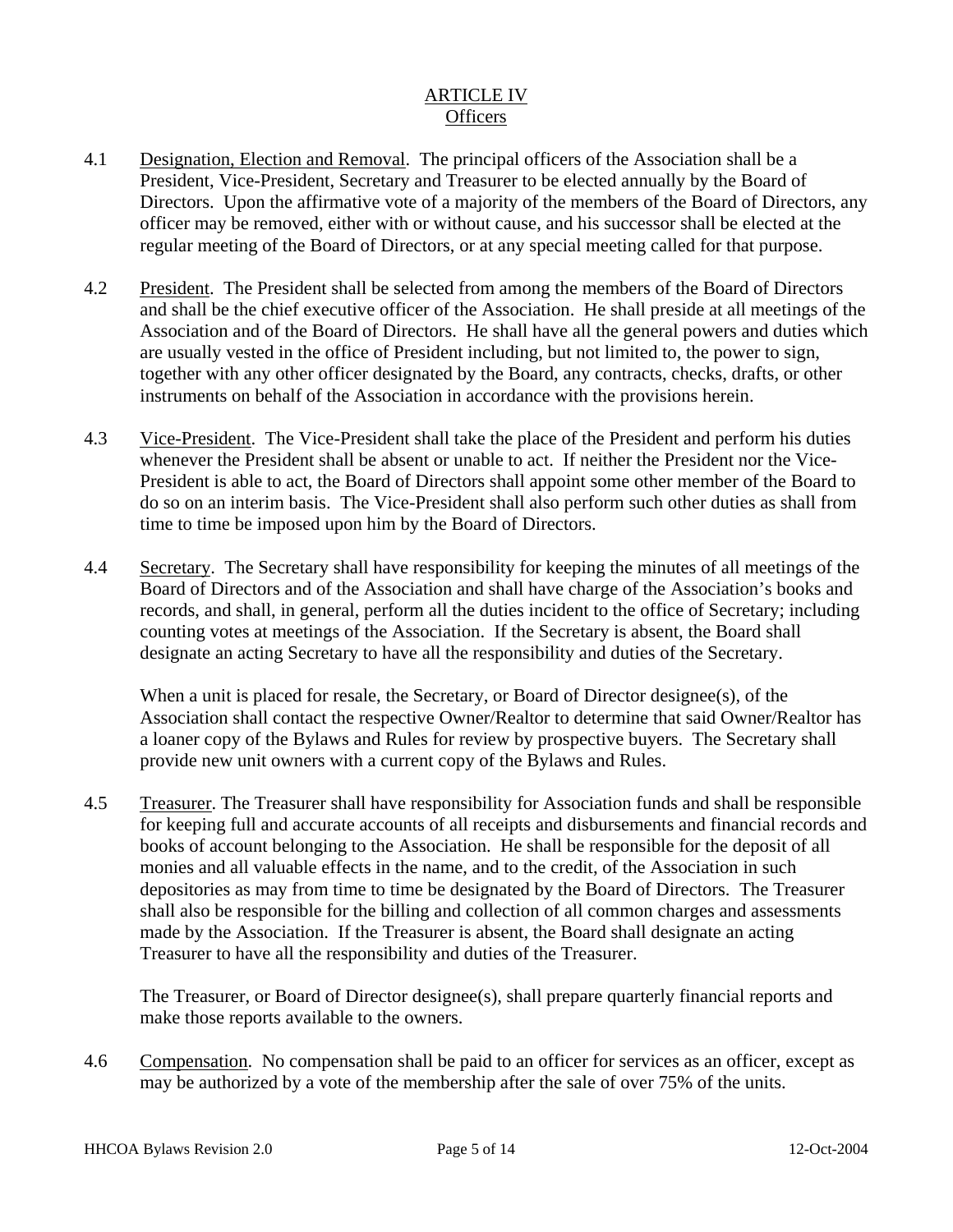## ARTICLE V Operation of the Property

<span id="page-7-0"></span>5.1 Annual Operating Charges. The Board of Directors shall prepare an annual operating budget for the Association in order to determine the amount of the common charges payable by the members to meet the common expenses of the Association for the ensuing year. The budget shall be prepared and determined by September 15 of each calendar year and the amounts required by such budget shall be allocated among the members of the Association according to their respective percentages of ownership as set forth in the Declaration.

 The Board of Directors shall advise all members of the Association in writing of the amount of common charges payable by each of them by the date of the annual members' meeting and shall furnish copies of the budget on which such common charges are based to each member.

 The Budget shall provide for two funds, one of which shall be designated the "operating fund" and the other the "reserve fund". The operating fund shall be used for all common expenses which occur with greater than annual frequency such as amounts required for the cost of wages, materials, insurance, services and supplies. The reserve fund shall be used for contingencies and replacement expenses. In the event that the Association incurs extraordinary expenditures not originally included in the annual estimate, then such sums as may be required shall be first charged against the reserve fund. In the event that both funds prove inadequate to meet the necessary common expenses, the directors may levy a further assessment which shall be charged to each owner in proportion to his interest as set forth herein.

The reserve fund may include such amounts as the Board of Directors may deem necessary.

It may also be used to discharge mechanic's liens or other encumbrances levied against the entire property or any part thereof which may constitute a lien against the common property rather than against the unit interest of particular owners. The unit owner responsible for any such lien shall be specifically assessed for the full amount thereof.

The Declarant agrees to collect \$500.00 from the initial Buyer (s) of each unit to initially fund the Reserve Fund.

 The directors may also use the reserve fund for the maintenance and repair of any unit if such maintenance and repair is necessary to protect the common property. The full amount of the cost of any such maintenance or repair shall be specially assessed to the unit owner responsible therefor.

 All of the preceding shall constitute common expenses and charges and shall be paid quarterly to the Association commencing on or before the first day of February in each year, or within thirty (30) days of the notice of assessment, whichever occurs first. If not paid on or before the due date, the charges shall bear interest at the rate of eighteen (18%) percent per annum until paid in full.

 If within ten (10) days of the determination of such charges by the Board of Directors, a petition is presented to the Board of Directors protesting against such charges or the budget upon which they are based, and the petition is signed by the Association's members representing more than fifty (50%) percent of the membership interests entitled to vote with respect to such charges, then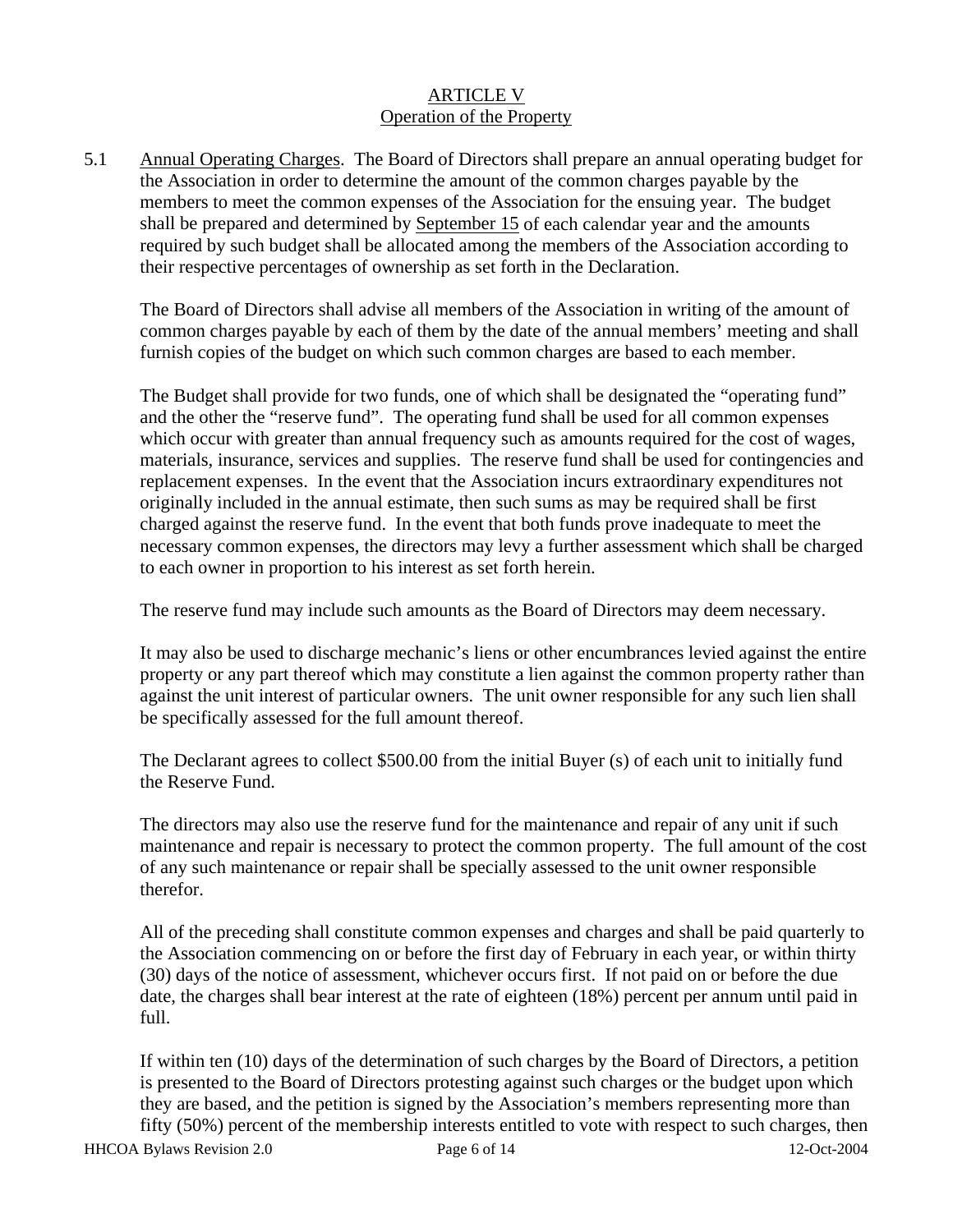<span id="page-8-0"></span>the directors shall notify all members of a meeting called for the sole purpose of reviewing such charges or budget before the charges become due. At such meeting, the vote of more than fifty (50%) percent of the membership interests entitled to vote may revise the budget and charges, and such revised budget and corresponding charges shall replace for all purposes the one previously established; provided, however, that the annual budget and charges may not be revised downward to a point lower than the amount equal to the aggregate of the average total budgets for each of the preceding two years and provided further, that if a budget and charges have not been established and made for any two preceding years, then the budget and charges may not be revised downward until two years of experience exists.

- 5.2 Special Assessments. In the event a unit owner fails or neglects to repair and/or maintain his unit or common elements damaged by him or his guest as required after ten (10) days written notice, the cost of so doing authorized by the Association shall be charged as a special assessment against the unit.
- 5.3 Default. If a member of the Association is in default in payment of any charges or assessments for a period of more than thirty (30) days, the Board of Directors, in the name of the Association, may bring suit for and on behalf of the Association as representative of all members to enforce collection of such delinquencies or to foreclose the lien therefore, as provided by law, and there shall be added to the amount due the costs of suit and the legal interest, together with a reasonable attorney's fee. The provisions of the Condominium Ownership Act pertaining to such assessments, lien for same and collection thereof shall govern.
- 5.4 Responsibility of Transferees for Unpaid Assessments. In a voluntary transfer of a unit, the transferee of the unit shall be jointly and severally liable with the transferor for all unpaid assessments against the latter up to the time of transfer without prejudice to the transferee's right to recover from the transferor the amounts paid by the transferee therefor. However, any such transferee shall be entitled to a statement from the Board or President, or managing agent of the Association, as the case may be, setting forth the amount of the unpaid assessments against the transferor due to the Association and such transferee shall not be liable for, nor shall the unit conveyed be subject to a lien for, any unpaid assessments made by the Association against the transferor in excess of the amount therein set forth. In the event the Association or the Board does not provide a statement setting forth any sums due within five (5) business days after transferee's written request for same, the Association or the Board shall be barred from claiming a lien against the transferee.

#### ARTICLE VI Duties and Obligations of Unit Owners

- 6.1 Rules and Regulations. The units and the common areas and facilities and limited common areas (hereinafter in this paragraph sometimes collectively referred to as "commons") shall be occupied and used in accordance with the Declaration, these Bylaws, and the rules and regulations of the Association. The Board may adopt procedures to govern penalties for rules infractions.
	- A. General use and Occupancy. No unit owner shall occupy or use his unit or the limited common areas appurtenant thereto, or permit the same or any part thereof to be occupied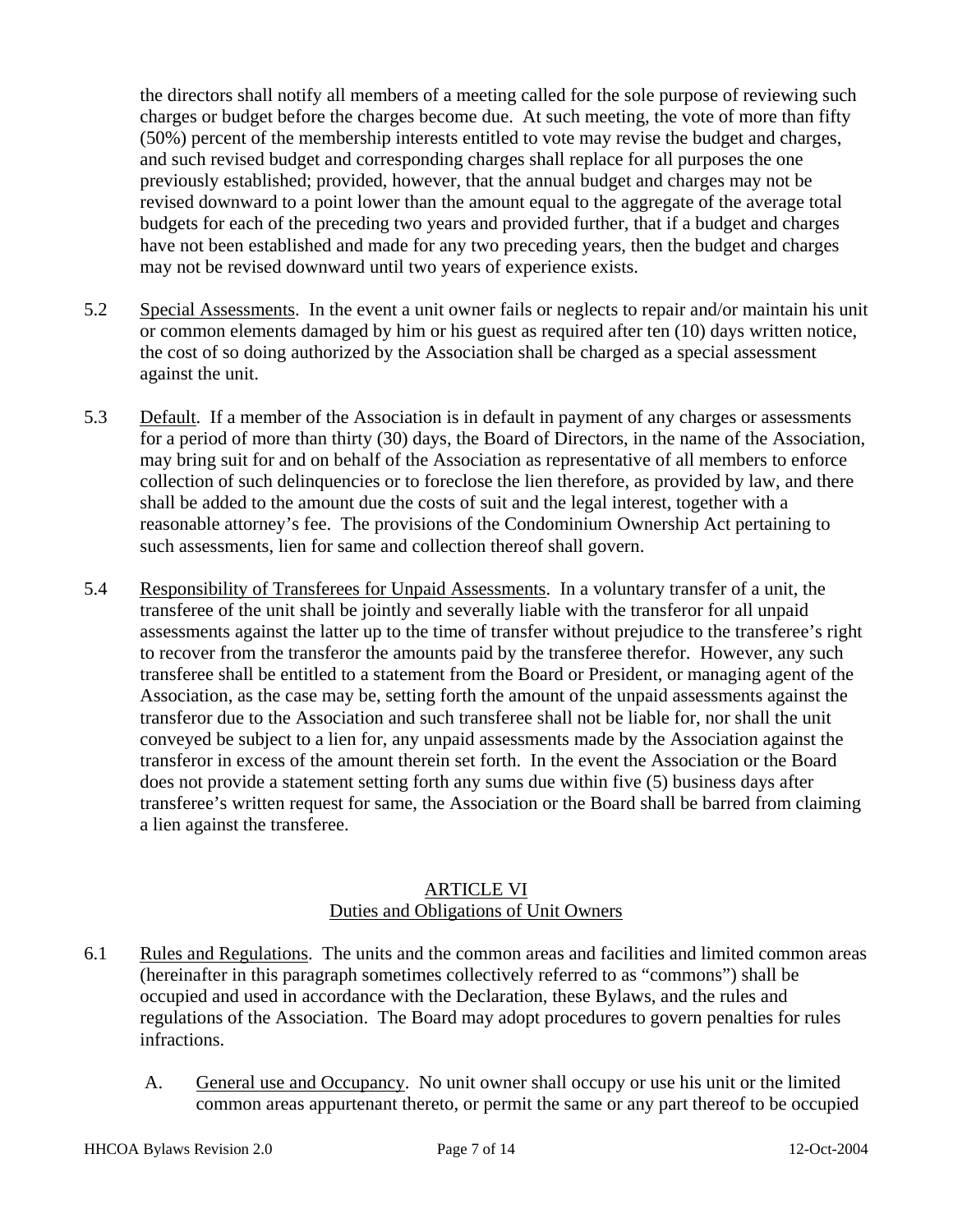or used for any purpose other than as a private residence for the owner, the owner's family, or the owner's lessees or guests.

- 1. Nothing should be done to disrupt the uniformity of appearance of the building from the outside.
- 2. No unit owner or occupant shall, except in specifically designated storage areas, place, store or maintain objects of any kind in the walkways, grounds or other common areas.
- 3. Every unit owner or occupant shall observe all laws, ordinances, rules and regulations now or hereafter enacted by either the State of Wisconsin, the City of Appleton, or adopted by the Association.
- 4. Common walks, lawns, and other common areas and facilities shall be kept free from rubbish, debris, and other unsightly materials and shall not be obstructed, littered, defaced, or misused in any manner.
- 5. No outdoor clothes lines may be erected and nothing shall be hung or exposed on any part of the common areas and facilities except as approved IN WRITING by the Board of Directors.
- 6. A unit owner or occupant shall not cause or permit anything to be hung or displayed on the outside windows or placed on the outside walls of his unit, and no sign, awning, shutter, or antenna shall be affixed to or placed on the exterior walls or roof, or any part thereof, without the prior consent of the Association.
- 7. Only signs used by an owner, or his agent, to advertise the sale of a unit are permitted in the common areas near the unit. No other sign of any kind shall be displayed to the public view without prior written permission from the Board of Directors.
- 8. Unit owner or occupant shall not do any work which would jeopardize the soundness or safety of the property, or reduce the value thereof, or impair any easement.
- 9. A unit owner or occupant shall be liable for the expense of any maintenance, repair, or replacement to the common areas and facilities rendered necessary by his negligence or by that of any member of his family or his or their guests, employees, agents or lessees.
- 10. A unit owner or occupant shall not paint or otherwise change the appearance of the patio to which said unit owner has exclusive use and possession.
- 11. No exterior structural changes or alterations shall be made to any unit without prior written consent of the Board of Directors.
- 12. Permission must be obtained from the Board of Directors for garage, rummage or estate sales. One (1) sale per year per address will be considered. Each sale must be limited to three (3) consecutive days or less in duration.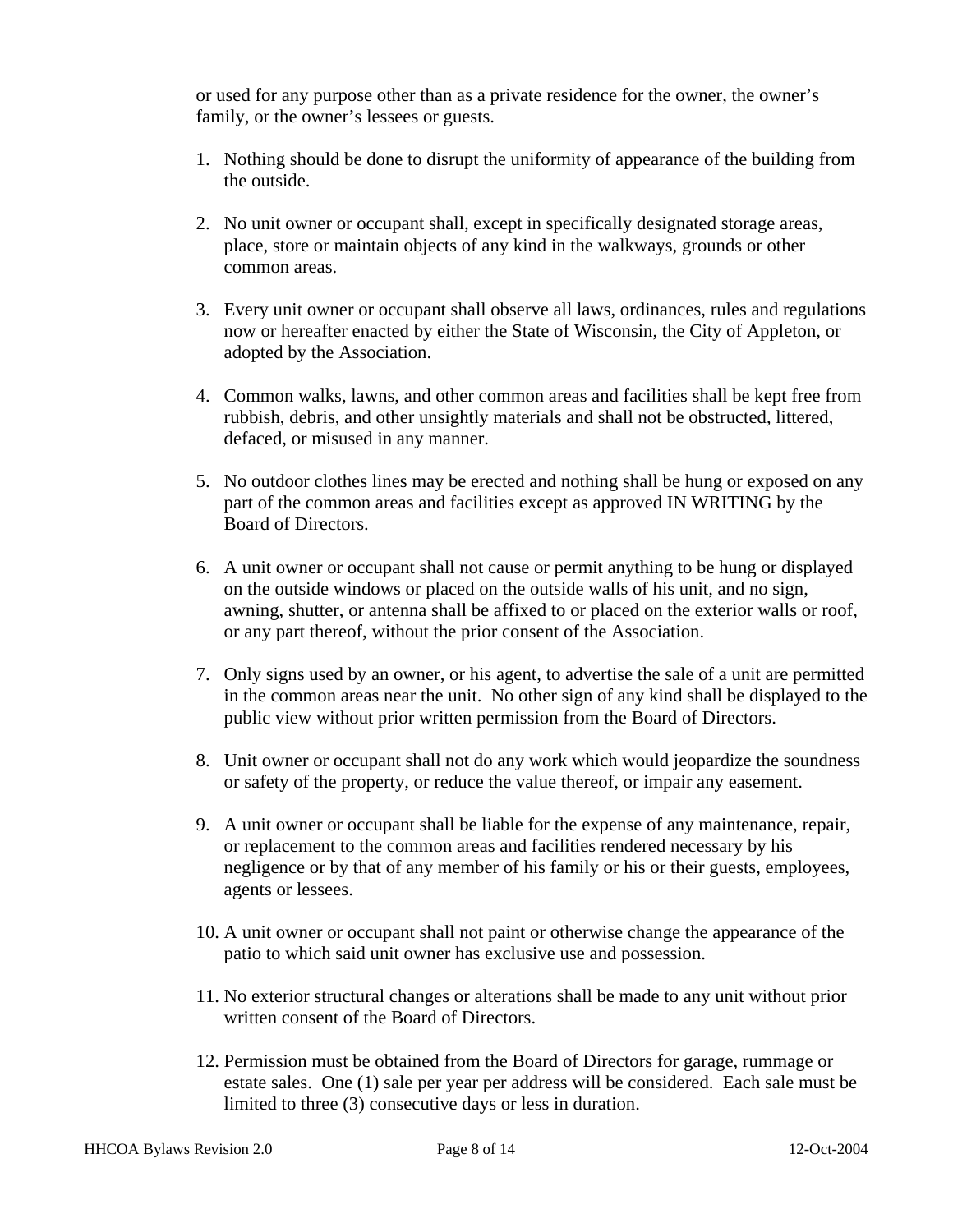- <span id="page-10-0"></span>B. Obstructions. There shall be no obstruction of the common areas and facilities and nothing shall be stored therein without the prior consent of the Association.
- C. Increase of Insurance Rates. Nothing shall be done or kept in any unit or in the commons which will increase the rate of insurance on the commons, without the prior consent of the Association. No unit owner shall permit anything to be done or kept in his unit or in the commons which will result in the cancellation of insurance on any unit or any part of the commons, or which would be in violation of any law or ordinance. No waste will be committed in the commons.

#### D. Animals and Pet Control.

- 1. Owners are allowed up to two (2) domestic animals (pets) per unit with a combined total weight not exceeding 50 pounds. A domestic animal means any animal customarily considered tame and not vicious or dangerous and appropriately maintained within a residential condominium setting.
- 2. No reptiles, livestock, poultry of any kind shall be raised, bred or kept in any unit or on Association property.
- 3. All pets must be walked on a leash. This is a City of Appleton Ordinance.
- 4. The owner of each pet is responsible for immediately cleaning any dirt or soilage caused by the pet in any developed area.
- 5. Landscape damage caused by a resident or guest's pet(s) will be repaired at the expense of the unit owner involved.
- 6. The leash used to tether pets must be kept to a reasonable length so as not to become a nuisance to other residents or their guests. Pets may only be tethered in the rear of the units.
- 7. Pets must not be left unattended in the garage or on the common area.
- 8. A unit owner is responsible for the pets of anyone living in or visiting his unit.
- 9. No pet shall be allowed to create a noise nuisance on the condominium premises.

#### E. Vehicles and Parking.

- 1. Overhead garage door must be closed when not in use for ingress and egress.
- 2. No commercial vehicle, motor home, recreational vehicle, boat or trailer is allowed on the condominium premises longer than 48 hours unless it is parked inside of a garage.
- 3. Parking is not permitted on private streets after a 2" snow fall.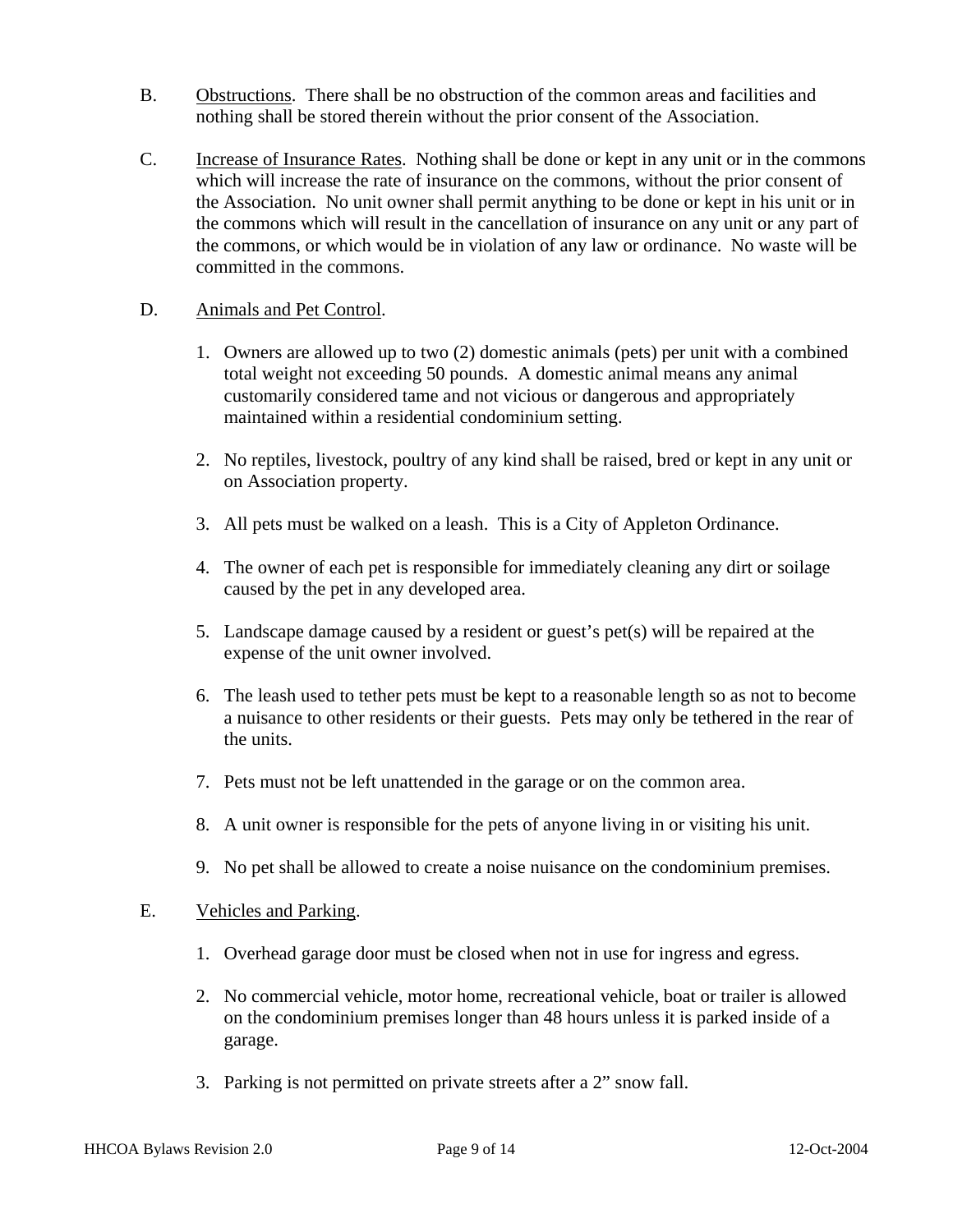- <span id="page-11-0"></span>4. Vehicles are not permitted on patio, deck or grass areas. The term "vehicle" includes cycles, bikes and snowmobiles.
- 5. Use of parking space as defined in the Declaration (Article 4. GENERAL DESCRIPTION - COMMON ELEMENTS - 4.3 "PARKING SPACES. Vehicular parking space located immediately in front of each attached garage and for a distance of 20 feet therefrom is a limited common area to the unit of which the adjacent garage is a part.") will be restricted to no permanent parking. Exceptions must have prior written approval from the Board of Directors.
- 6. Only legally licensed vehicles may be parked on Limited Common or Common property.
- 7. On street parking is limited to 24 hours consecutively.
- F. Garbage and Refuse.
	- 1. Garbage must be kept in the garage, except when set out for pick-up.
	- 2. Follow City of Appleton rules and regulations for refuse collection and recycling.
- G. Maintenance Personnel. All employees of the Association are hired by and remain under the direction of the Board of Directors. They are all assigned to specific duties and may do no other work unless they have a work order issued by the Board of Directors.
- H. Noxious Activity. No noxious or offensive activity shall be carried on in any units or in the commons, nor shall anything be done therein which may be or become an annoyance or nuisance to others.
- I. Alteration, Construction or Removal. Nothing shall be altered or constructed in or removed from the common areas and facilities, except upon the written consent of the Association.
- J. Additional Rules and Regulations. Additional rules and regulations concerning the use of the units and the common elements may be adopted and amended from time to time by the Association Board of Directors. Copies of such rules and regulations and any amendments thereof shall be furnished by the Association to each unit owner prior to the time when they become effective.
- K. Conflict. The above and attached rules and regulations, and those which may be hereinafter adopted by the Association, are in addition to the Declaration, and in the event of a conflict, the Declaration shall govern.
- 6.2 Maintenance and Repair of Units. Every unit owner must perform properly all maintenance and repair work within his own unit which if omitted would affect the project in its entirety or in a portion belonging to other owners, and such owner shall be personally liable to the Association for any damages caused by his failure to do so. Every unit owner or occupant shall at all times keep his unit in a clean and sanitary condition.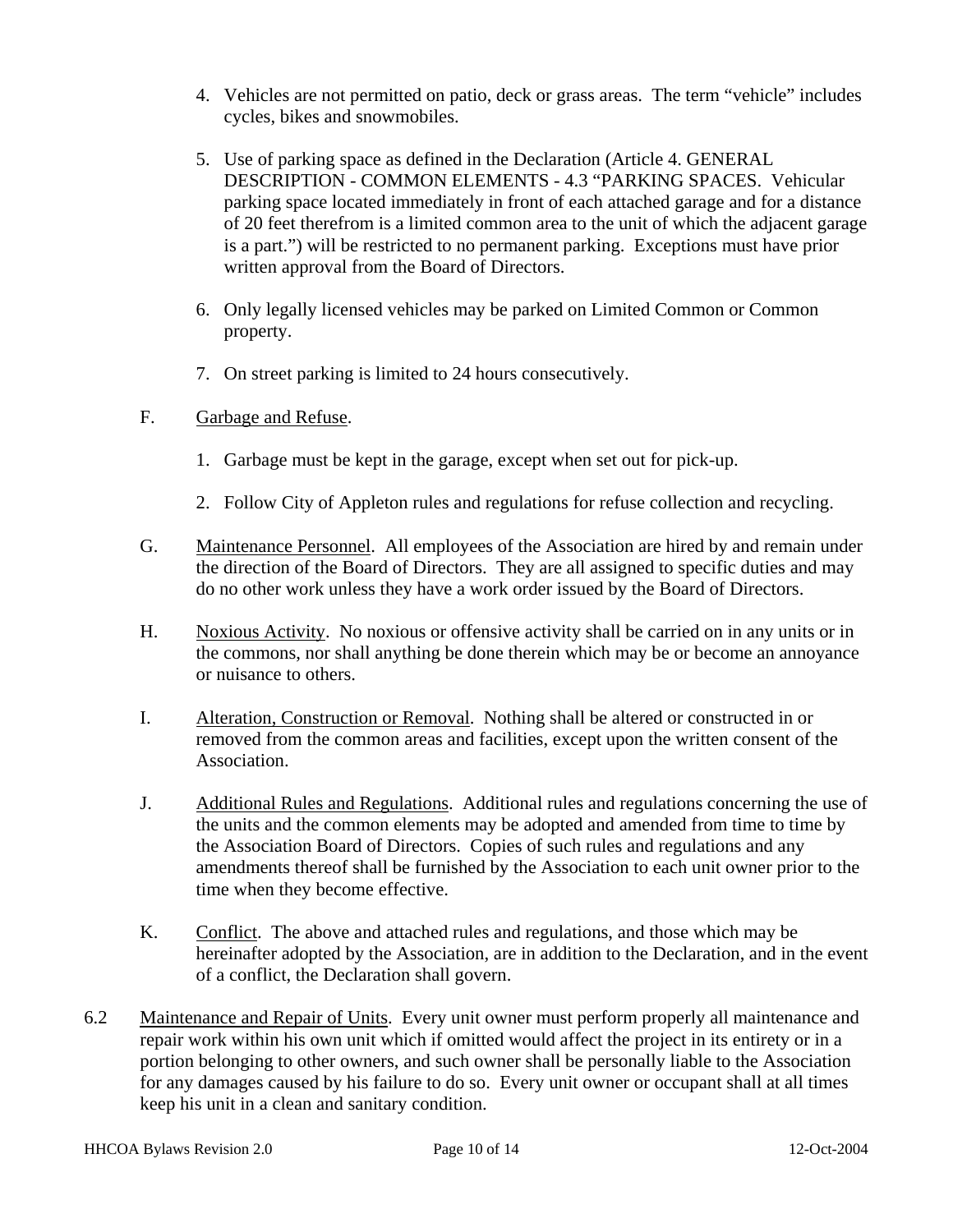<span id="page-12-0"></span>6.3 Limited Common Areas. Every unit owner must maintain the limited common areas appurtenant to his unit in clean and proper condition. No objects or structures, other than movable furniture or decorative pieces and other than movable barbecue pits or grills may be placed on the patio/deck or the common areas without the prior written consent of the Board of Directors of the Association. All objects and structures must conform to City of Appleton Municipal Code.

## ARTICLE VII

## Amendments

7.1 Amendments. These Bylaws may be altered, amended or repealed and new Bylaws may be adopted by the members, by an affirmative vote of sixty-seven (67%) percent of all of the votes entitled to be cast. No such amendment shall be valid if it conflicts with the Declaration or the Condominium Ownership Act.

## ARTICLE VIII Miscellaneous

- 8.1 Record of Ownership. Every unit owner shall promptly cause to be duly recorded or filed of record the deed, lease, assignment or other conveyance to him of such unit or other evidence of his title thereto and shall file such lease with and present such other evidence of his title to the Board of Directors and furnish his current mailing address, and the Secretary shall maintain all such information in the record of ownership of the Association. No unit owner may vote at meetings of the Association until this information is furnished.
- 8.2 Mortgages. The Board of Directors at the request of any mortgagee or prospective purchaser of any unit or interest therein shall report to such person the amount of any assessments against such unit then due and unpaid.
- 8.3 Indemnity of Officers and Directors. Every person who is or was a director or officer of the Association shall (together with the heirs, executors and administrators of such person) be indemnified by the Association against loss, costs, damages and expenses (including reasonable attorneys' fees) asserted against, incurred by or imposed upon him in connection with or resulting from any claim, action, suit or proceedings, including criminal proceedings, to which he is made or threatened to be made a party by reason of his being or having been such director or officer, except as to matters as to which he shall be finally adjudged in such action, suit or proceeding to be liable for gross negligence or willful misconduct. In the event of a settlement, indemnification shall be provided only in connection with such matters covered by the settlement as to which the Association is advised by counsel that the person to be indemnified has not been guilty of gross negligence or willful misconduct in the performance of his duty as such director or officer in relation to the matter involved. The Association, by its Board of Directors, may indemnity in like manner, or with any limitations, any employee or former employee of the Association with respect to any action taken or not taken in his capacity as such employee. The foregoing rights of indemnification shall be in addition to all rights to which officers, directors or employees may be entitled as a matter of law.

HHCOA Bylaws Revision 2.0 Page 11 of 14 12-Oct-2004 All liability, loss, damage, costs and expense incurred or suffered by the Association by reason or arising out of or in connection with the foregoing indemnification provisions shall be treated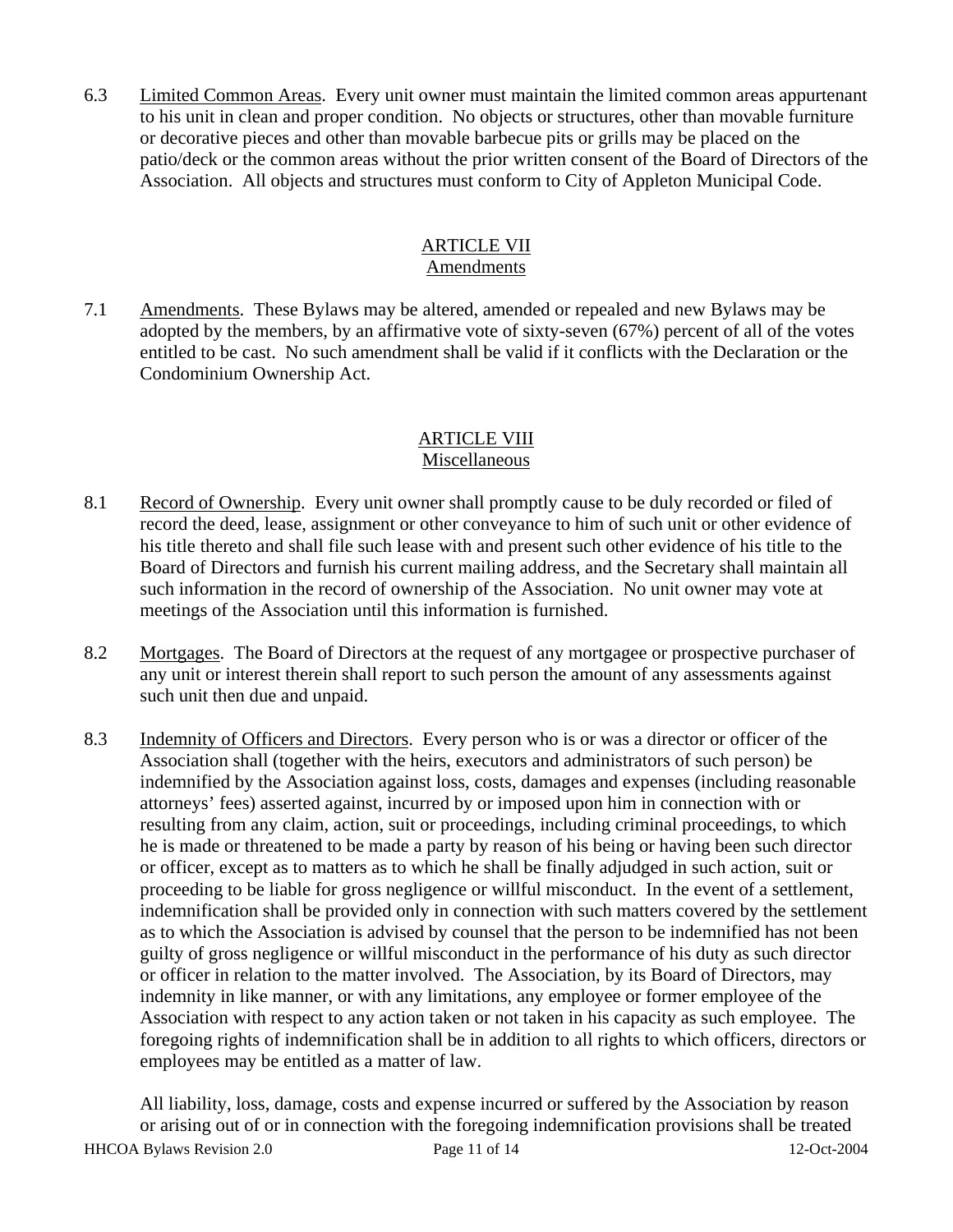<span id="page-13-0"></span>and handled by the Association as common expenses; provided, however, that nothing in this Article VIII contained shall be deemed to obligate the Association to indemnity any member or owner of a Condominium unit who is or has been an employee, director or officer of the Association with respect to any duties or obligations assumed or liabilities incurred by him under and by virtue of the Declaration, Wisconsin's Condominium Ownership Act, the Articles and Bylaws of the Association, as a member of the Association, or owner of a condominium unit covered thereby.

- 8.4 Subordination. These Bylaws are subordinate and subject to all provisions of the Declaration and any amendments thereto and the Condominium Ownership Act under the laws of the State of Wisconsin, which shall control in case of any conflict. All terms herein (except where clearly repugnant to the context) shall have the same meaning as in the Declaration of said Condominium Ownership Act.
- 8.5 Interpretation. In case any provision of these Bylaws shall be held invalid, such invalidity shall not render invalid any other provision hereof which can be given effect. Nothing in these Bylaws shall be deemed or construed to authorize the Association or Board of Directors to conduct or engage in any active business for profit on behalf of any or all of the unit owners.
- 8.6 Mailing Address. The current mailing address of the Association is: c/o Meerdink & Associates, 4351 W. College Ave, Appleton, WI 54914.
- 8.7 Borrowing Money. No money shall be borrowed except upon affirmative vote of a majority of votes of the unit owners present and voting or upon an affirmative vote of two-thirds (2/3) of the members of the Board of Directors.
- 8.8 Fiscal Year. The fiscal year shall begin on the first day of January and end on the last day of December of each year.
- 8.9 Property Insurance. The Association shall obtain and continue in effect, insurance against loss or damage to the condominium, common and limited areas, and facilities for all risks of loss excluding such perils as are found in MP-OO 13 form. Coverage shall be obtained for the full replacement value of the building. The insurance policy shall be endorsed or written to recognize the replacement value and deleting the co-insurance clause normally contained in the policy. The Board of Directors may engage the services of a bank, trust company or title insurance company authorized to do business in Wisconsin to act as agent or depository on behalf of the Board of Directors for the purposes of receiving and disbursing insurance proceeds resulting from any loss upon such terms as the Board of Directors shall determine consistent with the provisions of the Condominium Ownership Act. The expenses and fees of such agent or depository shall be common expenses.
- 8.10 Waiver of Subrogation. Each unit owner and the Association hereby mutually waive and release any and all claims which they may have against each other, their respective Directors, officers, agents, employees and invitees, if any, for damage or destruction to the condominium, including the common areas and facilities, the units and any personal property located within said units or within the common areas and facilities caused by or resulting from fire or any other casualty to the extent that such damage or destruction is covered by fire insurance or other form of insurance and to the extent such waiver is legally authorized and permitted by the insurance carrier.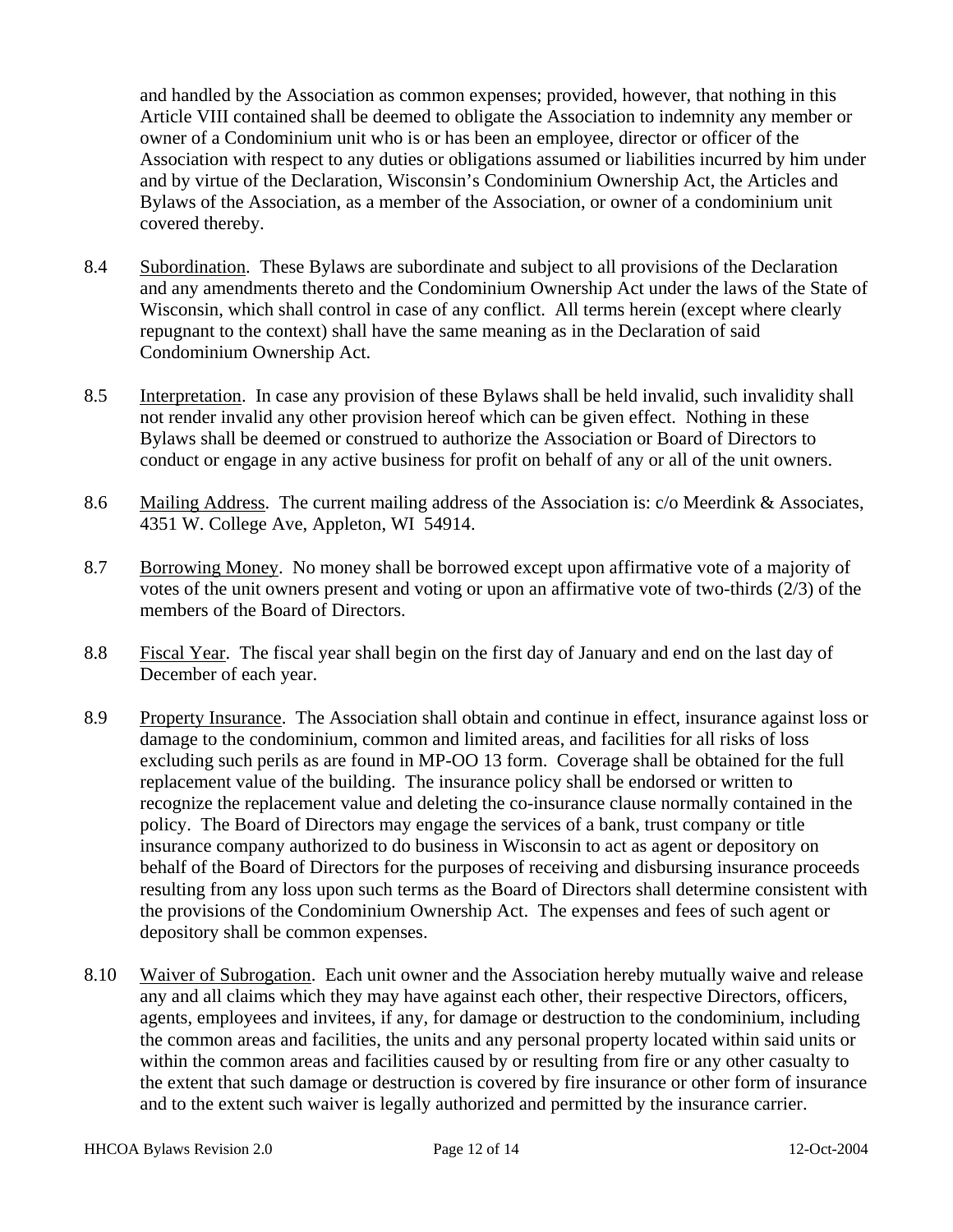<span id="page-14-0"></span>8.11 Other Insurance. The Board of Directors shall also have authority to and shall obtain comprehensive general liability insurance, including liability for bodily injuries, personal injuries and property damages with a combined single limit of \$1,000,000. The comprehensive general liability policy shall be extended to include owner's and contractor's protective liability, contractual, and any other liability insurance as the Board may deem desirable. Premises medical payments shall be added to the policy using limits of \$1,000 per person and \$25,000 per occurrence. The Association shall be the named insured while each unit owner shall be added as an additional named insured as their interest might appear.

 The Board may also be given authority by the members to obtain such other insurance as deemed necessary. The premiums for all insurances discussed in these subparagraphs 9 and 11 shall be common expenses.

8.12 Insurance of Unit Owner. Insurance coverage obtained as part of the common expenses as above provided shall be without prejudice to the rights of the unit owners to insure their respective units for their benefit. Each unit owner shall be responsible for insurance on the contents of the unit, fixtures, furnishings, personal property herein, any additions, alterations or improvements to the unit, and for personal liability to the extent not covered by the liability insurance for all of the unit owners obtained as part of the common expenses as above provided, and for such other insurance as the unit owner may deem necessary.

## ARTICLE IX Default

- 9.1 Definition. Failure to comply with any of the terms of the Declaration, these Condominium Bylaws or duly adopted Rules and Regulations of the Association shall constitute an event of default and shall be grounds for relief, which may include without intending to limit the same an action to recover sums due for damages and injunctive relief, or any combination thereof.
- 9.2 Costs. In any proceedings arising because of any alleged default by any owner, the Association, if successful, shall be entitled to recover the costs of the proceeding and reasonable attorneys' fees from such owner.
- 9.3 No Waiver. The failure of the Association or of any owner to enforce any right, provision, covenant or condition which may be granted by the Declaration, these Condominium Bylaws or duly adopted Rules and Regulations of the Association shall not constitute a waiver of the right of the Association or of any such owner to enforce such right, provision, covenant or condition in the future.
- 9.4 Rights Cumulative. All rights, remedies and privileges granted to the Association or any owner pursuant to any provisions of the Declaration, these Condominium Bylaws or duly adopted Rules and Regulations of the Association, shall be deemed to be cumulative and the exercise of any one or more shall not be deemed to constitute an election of remedies, not shall it preclude the party thus exercising the same from exercising such other additional rights, remedies or privileges as may be available to such party at law or in equity.